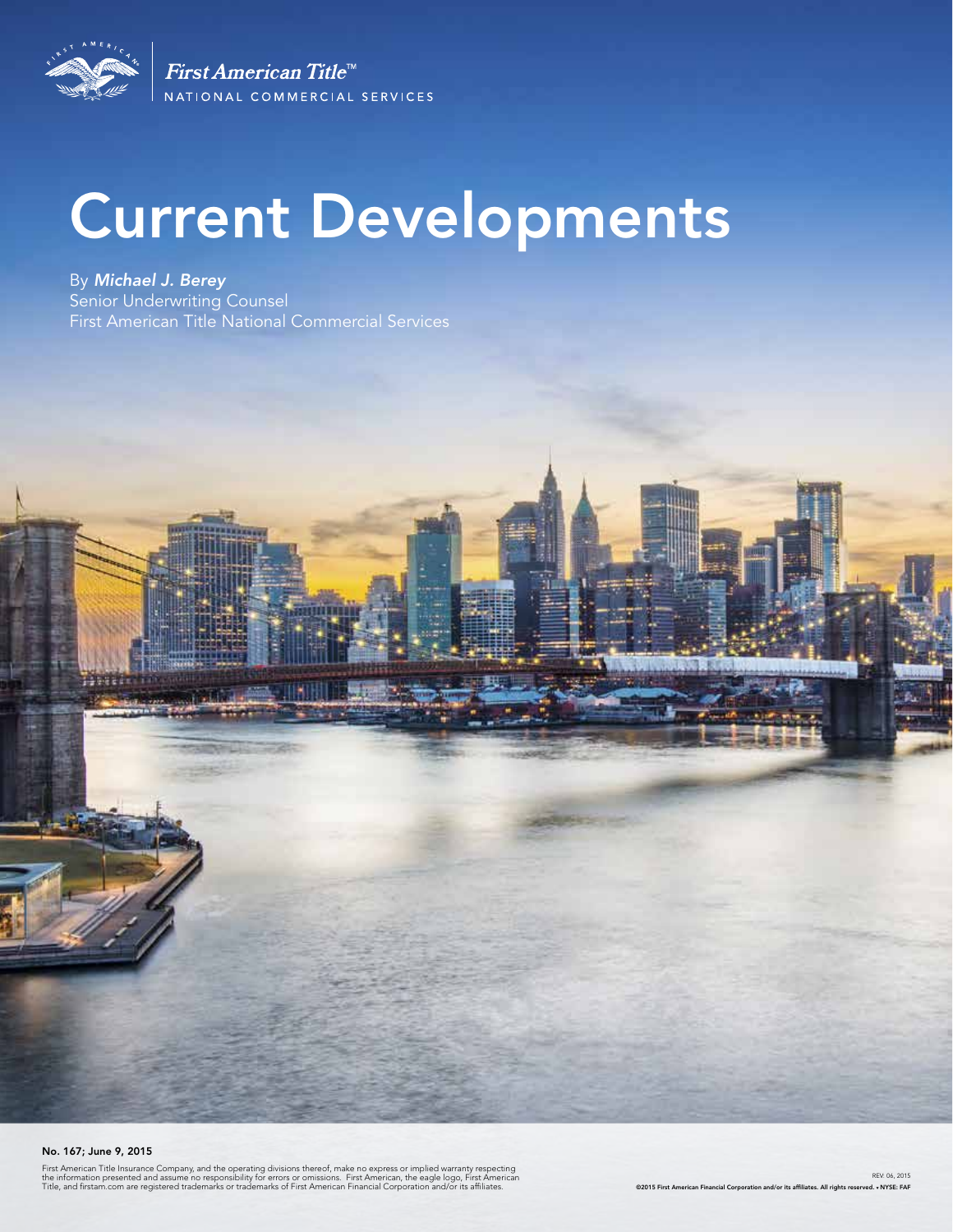#### Condominiums/Cooperatives

"Requests Made Under the New York Freedom of Information Law for Access to Documents that Have Been Accepted for Submission, but Not Yet Accepted for Filing", a Memorandum dated May 8, 2015, has been issued by New York State Department of Law's Real Estate Finance Bureau. According to the Memorandum, "…FOIL requests for pending plans [for the initial offering of condominium units or of shares in a cooperative apartment] shall be denied as exempt under Public Officers Law Section 87(2)(a) and GBL Section 352-e." Tenants and their representatives, however, will continue to be able to inspect and copy proposed offering plans for their buildings. The Memorandum is posted on the Department's website under http://www.ag.ny.gov/real-estate-finance-bureau/hot-topics.

### Condominiums/Right of First Refusal

A condominium Board of Managers exercised its right of first refusal to purchase a unit and assigned its right to purchase to a limited liability company (the "Designee"), the principal of which owned another unit. The Designee's principal agreed to pay approximately \$400,000 to license the hallway between the two units. His wife, a member of the Board, was alleged to have not participated in any related deliberations or discussions. The Plaintiff Board of Managers sought to enforce the right of first refusal.

The selling unit owner, the Defendant, objected, arguing that the Condominium's By-Laws did not permit the Board to designate a third-party entity to purchase the unit. The Defendant also sought discovery to ascertain if the assignment to the Designee "was made in bad faith, and involved self-dealing and unequal treatment." The Supreme Court, New York County, directed the Defendant to convey his unit to the Designee. The Appellate Division, First Department, affirmed.

The Condominium's By-Laws provide that the giving of a notice of a sale to the Board constituted an offer to sell to the Board "or its designee." According to the Appellate Division, the By-Laws "do not require the designee to be an entity organized and owned by [the Board of Managers]." As to whether the Plaintiff was entitled to the protection of the business judgment rule, the Court ruled that that no prejudice to the Defendant was shown. "[T]he defendant will receive the same amount of money it would have received had the unit been sold to the party with whom defendant had contracted." That the Defendant could have sold the unit for a greater amount if there had been a legitimate bidding process was "speculative." The South Tower Residential Board of Managers of Time Warner Center Condominium v. The Ann Holdings, LLC, decided April 9, 2015, is reported at 2015 WL 1565871.

### Cooperative Units

Plaintiff, a residential low income housing cooperative, was granted a judgment of possession for a unit owned by the corporation and evicted the unit's tenant-shareholder. To sell the unit to a new tenant-shareholder, the Plaintiff commenced an Action under Real Property Actions and Proceedings Law ("RPAPL") Article 15 ("Action to compel the determination of a claim to real property") to terminate a recorded UCC-1 financing statement that had been assigned to Defendant US Bank. Under Section 5-1501(a), "[w]here a person claims an estate or interest in real property…such person…may maintain an action…to compel the determination of any claim adverse to that of the plaintiff which the defendant makes, or which it appears from the public records, or from the allegations of the complaint, the defendant might make…"

The Supreme Court, New York County, granted US Bank's cross-motion to dismiss the complaint. According to the Court, "[t]his action by plaintiff to terminate US Bank's security interest in the shares of the Cooperative Unit is in effect an action to determine the priority of plaintiff and US Banks' [sic] interests in the shares of the Cooperative Unit. Therefore, just as in [Matter of State Tax Comm. V. Shor, Court of Appeals, 43 N.Y.2d 151 (1977)], the UCC should apply rather than the RPAPL, which governs only adverse claims with respect to real property." 523-527 West 143rd Street Housing Development Fund Corporation v. U.S. Bank National Association as Trustee, decided April 7, 2015, 2015 NY Slip Op 30-516, is posted at http://www.nycourts.gov/reporter/pdfs/2015/2015 30516.pdf

reprinted without written permission obtained in advance from First American Title.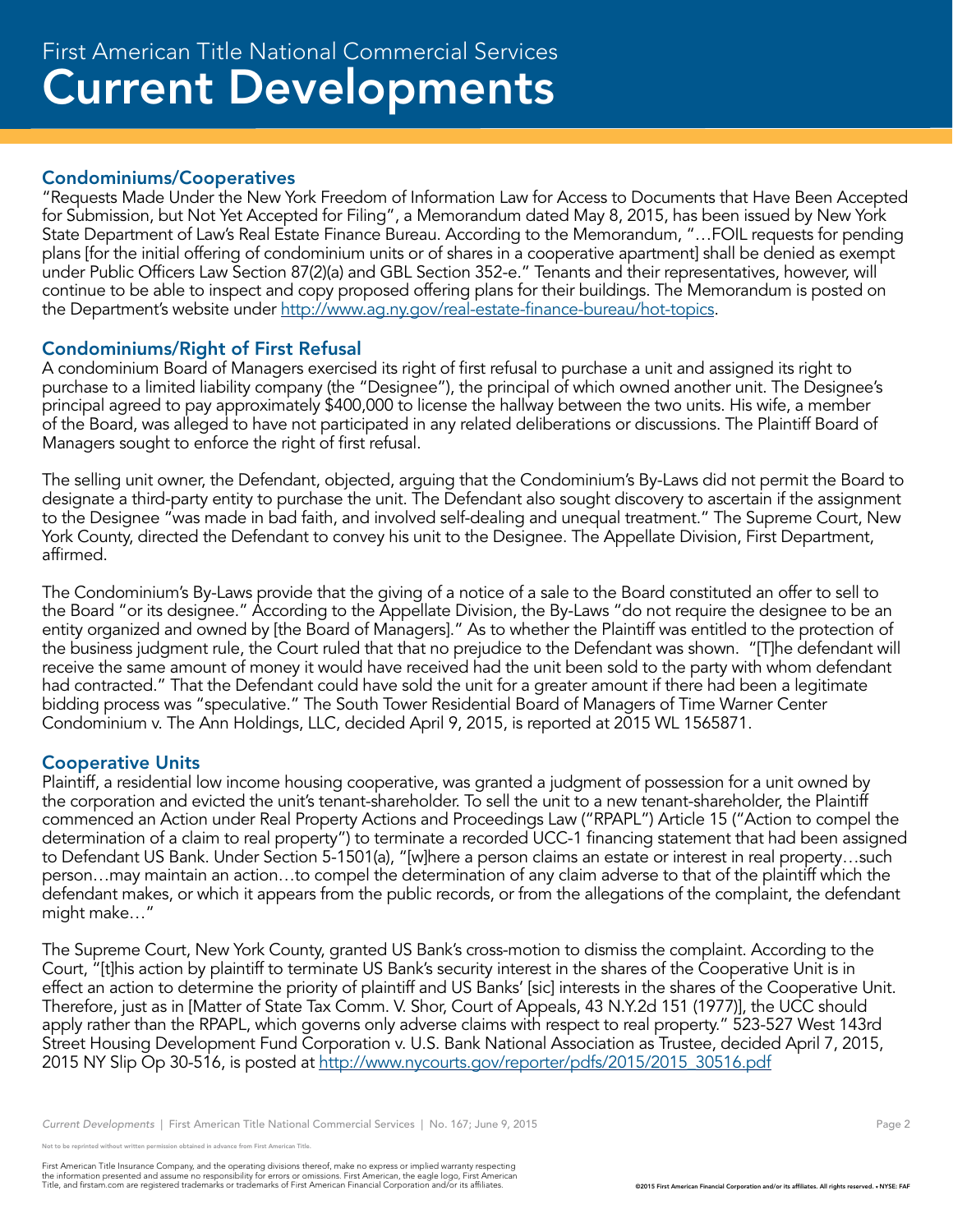#### **Deeds**

Beatrice, one of two tenants-in-common owning real property in Kings County, died in 2007. She was survived by her husband John, her grandson Gregory, and her granddaughter Victoria, the Petitioner. Beatrice's Last Will and Testament, filed with the Surrogate's Court, Kings County, but not probated, left John a life estate in her tenant-incommon interest with the remainder to Gregory. Beatrice's daughter Nympha, the other tenant-in-common, died intestate in 2006, survived by Gregory and Victoria, her children.

In 2008, Gregory and John conveyed the property to Gregory, subject to a life estate for the benefit of John. Gregory executed the deed as the "sole surviving heir of Nympha" and John executed the deed as the "sole surviving heir of Beatrice". Petitioner, to whom limited letters of administration for Beatrice's estate had been issued, claimed that the representations in the deed as to heirship were fraudulent, and she petitioned the Surrogate's Court, Kings County, to hold that the 2008 deed and the subsequent mortgage were void.

Gregory argued that under Real Property Law Section 245 ("Estate which passes by grant or devise") the deed was still effective to transfer the interest in the property that he did have. Section 245 provides, in part, "[a] greater estate or interest does not pass by any grant or conveyance than the grantor possessed or could lawfully convey, at the time of delivery of the deed…" The Surrogate's Court, Kings County, however, held that the misrepresentations as to heirship in the 2008 deed rendered the 2008 deed, and the subsequent mortgage executed by Gregory, void ab initio. Matter of Victoria Rattiner, as Administrator, decided April 22, 2015, 2015 NY Slip Op 50575 is posted at http://www.nycourts. gov/reporter/3dseries/2015/2015\_50575.htm

#### **Easements**

The Long Island Power Authority ("LIPA") has the benefit of an easement over property of the Defendant Long Island Yacht Club ("LIYC"), through which property pass LIPA power lines. Bamboo vegetation on the LIYC property caught fire from sparks emanating from the power lines; the fire spread to property of the Plaintiff, the casualty company's insured. The Plaintiff sued LIPA and LIYC to recover insurance benefits paid to its insured. The Supreme Court, Suffolk County, denied LIYC's motion for summary judgment dismissing the complaint as to it, but the Appellate Division, Second Department, reversed the lower court's Order. The Appellate Division held that LIYC, the owner of the servient estate, "had no duty to trim the bamboo vegetation around LIPA's power lines." The Court cited Tagle v. Jakob (97 N.Y.2d 165), in which New York's Court of Appeals stated "'[o]rdinarily, 'a servient owner has no duty to maintain an easement to which its property is subject.'" Encompass Insurance Company of America v. Long Island Power Authority, decided May 6, 2015, is reported at 2015 WL 2079224.

#### **Mortgages**

At the closing of a mortgage loan, one of the three members of a limited liability company represented that he was the company's sole member with the authority to execute the mortgage. In the foreclosure of the mortgage, the limited liability company and another of its members, who had a 50% interest in the company, moved for summary judgment dismissing the complaint as to them. The foreclosing Plaintiffs cross-moved for a summary judgment dismissing affirmative defenses which claimed that the mortgage was invalid. The Supreme Court, Nassau County, dismissed the Defendants' motion and granted the cross-motion. The Appellate Division, Second Department, affirmed. According to the Appellate Division, documents were presented at the closing indicating that the member executing the mortgage was the sole member of the limited liability company; the Plaintiffs had "established, prima facie, that the circumstances presented would not lead a reasonable, prudent lender to make inquiries of the circumstances of the transaction at issue." 334 Corp. v. Jericho Plaza, LLC, decided May 6, 2015, is reported at 2015 WL 2079585.

### Mortgage Foreclosures

Plaintiff moved to intervene in an Action to foreclose a mortgage on property in which she claimed a non-record interest in the title. The Supreme Court, Kings County, denied her motion without an explanation, stating that the Court was not determining whether she was a necessary or indispensable party. The Plaintiff then commenced an Action for a judgment that she owned the real property, seeking a stay of the mortgage foreclosure. The Supreme Court, Kings County,

reprinted without written permission obtained in advance from First American Title.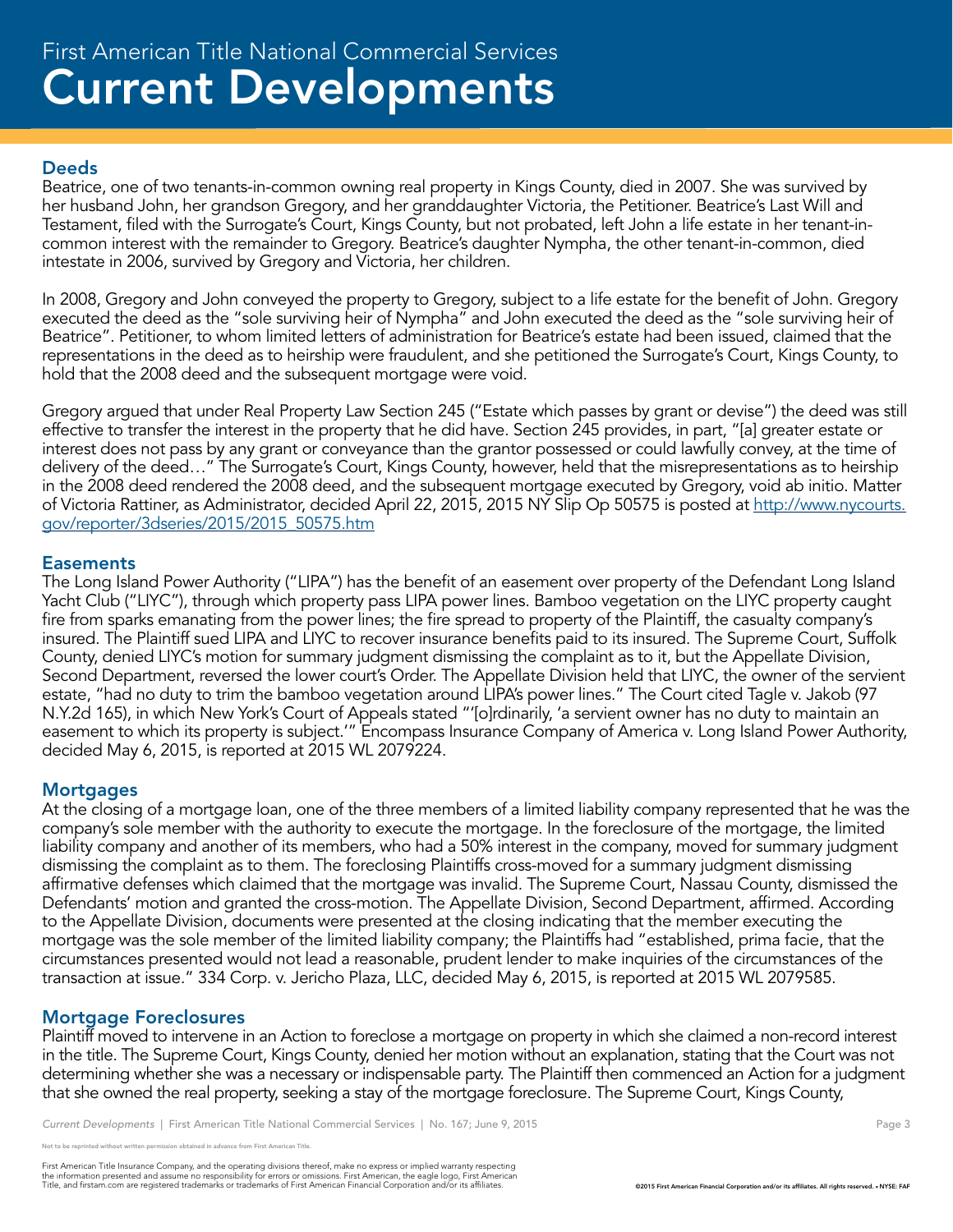dismissed the cause of action seeking a stay of the foreclosure on the basis of collateral estoppel and directed that the purchaser at the foreclosure sale was to take title free and clear of any interest that might be held by the Plaintiff.

The Appellate Division, Second Department, reversed; the lower court should not have dismissed the cause of action seeking a stay of the foreclosure. According to the Appellate Division, the Plaintiff's "interest, if any, in the subject property was neither litigated nor determined in the foreclosure action, and the order denying her motion to intervene as of right in the foreclosure action was not an adjudication of her rights on the merits." Jamison v. Aquai, 2015 NY Slip Op 04097, decided May 13, 2015, is posted at http://www.courts.state.ny.us/reporter/3dseries/2015/2015\_04097.htm

#### Mortgage Recording Tax/New York State Transfer Tax

New York State's Department of Taxation and Finance announced that the interest rate to be charged for the period July 1, 2015 – September 30, 2015 on late payments and assessments of Mortgage Recording Tax and the State's Real Estate Transfer Tax will be 7.5% per annum, compounded daily. The interest rate to be paid on refunds will be 2% per annum, compounded daily. The notice issued by the Department is posted at http://www.tax.ny.gov/pay/all/int\_curr.htm

#### Mortgages/Securitization

The Defendant-mortgagor contended that the purported assignment of the note and mortgage to the foreclosing Plaintiff, the Trustee under a REMIC Trust, was void under New York law for not having complied with requirements of the Trust's Pooling and Servicing Agreement ("PSA"); therefore, the Plaintiff lacked standing to foreclose. The Supreme Court, Kings County, held that there was a triable issue of fact as to whether the assignment violated certain provisions of the PSA and, if it did, whether it was void under Estates, Powers and Trusts Law Section 7-2.4 ("Act of trustee in contravention of trust"). Under Section 7-2.4, "every sale, conveyance or other act of the trustee in contravention of the trust, except as authorized by this article and by any other provision of law, is void."

The Appellate Division, Second Department, reversed the ruling of the lower court and granted the Plaintiff's motion for summary judgment on the complaint as against the Defendant- mortgagor. According to the Court, the Defendant, "as a mortgagor whose loan is owned by a trust, does not have standing to challenge the plaintiff's possession or status as assignee of the note and mortgage based on purported noncompliance with certain provisions of the PSA." Wells Fargo Bank, N.A. v. Erobobo, decided April 29, 2015, is reported at 2015 WL 1915161.

#### Powers-of-Attorney

Pursuant to a power of attorney executed by their father the Defendants, two of his children, conveyed their father's land to themselves without consideration by a deed recorded November 20, 2008, reserving to their father a life estate. Their father, however, executed a deed to the property, recorded November 26, 2008, conveying ownership to his other child, the Plaintiff in an Action commenced under RPAPL Article 15, while reserving to himself a life estate. The Supreme Court, Essex County, held that the deed transferring title to the Plaintiff was valid and the deed to the Defendants was null and void; the Appellate Division, Fourth Department, affirmed.

When an agent under a power of attorney makes a gift to himself or herself, there is a presumption of impropriety that can "'be rebutted [only] with a clear showing that the principal intended to make the gift' or that the gift was in the principal's best interest." [citations omitted] According to the Appellate Division,

"Here, the parties' father transferred title of the parcel to plaintiff while reserving a life estate to himself, thus demonstrating that he did not wish to give the remaining interest in the parcel to defendants. Furthermore, the evidence submitted by defendants in support of the deed transferring title to them, including the fact that there was no consideration given for the transfer, indicates that the intent of [the Defendants] in executing the deed was not to protect their father but, rather, to protect defendants' future inheritance from their brother and his creditors.'

Borders v. Borders, decided May 8, 2015, is reported at 2015 WL 2145512.

*Current Developments* | First American Title National Commercial Services | No. 167; June 9, 2015 **Page 4** Page 4

reprinted without written permission obtained in advance from First American Title.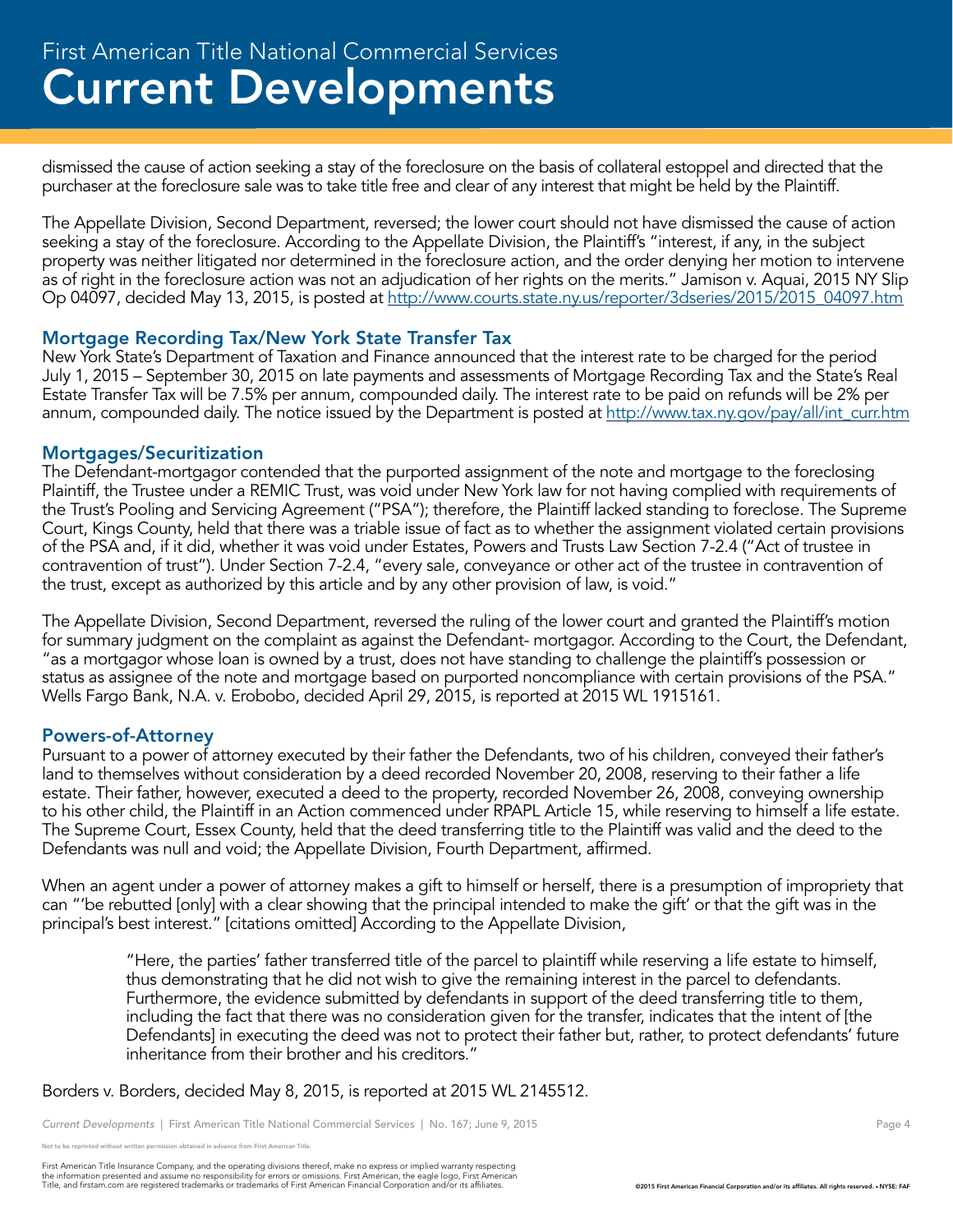## Current Developments First American Title National Commercial Services

#### Recording Act

Plaintiff commenced an Action to foreclose a purchase money mortgage executed in 2006 and recorded on December 6, 2007. Between the date of the execution and the recording of that mortgage, the Defendant-mortgagors also executed a mortgage to Defendant Conroy to secure outstanding loans and future advances. That mortgage was recorded in August 2007. Conroy asserted a counterclaim alleging that his mortgage had priority over the Plaintiff's mortgage. The Supreme Court, Essex County, denied Conroy's motion for summary judgment, holding that the Plaintiff's mortgage had priority as a purchase money mortgage. The Court also concluded that there were issues of fact as to whether Conroy's mortgage was given for valuable consideration and whether Conroy was aware of the Plaintiff's mortgage.

The Appellate Division, Second Department, affirmed the Order of the lower court. Although the Supreme Court erred in holding that the Plaintiff's mortgage had priority because it was a purchase money mortgage and there was no evidence that Conroy should have known of the Plaintiff's mortgage, there were issues of fact as to whether Conroy's mortgage was given for valid consideration. Conroy did not establish as a matter of law that the antecedent debt was valid consideration and it was not adequately established that future advances intended to be secured by the mortgage were made. Rottner v. Conroy, decided May 14, 2015, is reported at 2015 WL 2236681.

#### Statute of Limitations/Fraud

Plaintiff, the decedent's daughter, was the Administrator of her father's Estate. As the Administrator, the Plaintiff commenced an Action to have an allegedly forged deed, purportedly executed by her father, and a mortgage executed by the grantee of that deed, declared null and void. The Supreme Court, Kings County held that the complaint was time barred under Civil Practice Law and Rules ("CPLR") Section 213(a)(8); the Court granted the Defendants' motion to dismiss the complaint. CPLR Section 213(a)(8) provides, in part, that in "an action based upon fraud, the time within which the action must be commenced shall be the greater of six years from the date the cause of action accrued or two years from the time the plaintiff or the person under whom the plaintiff claims discovered the fraud, or could with reasonable diligence have discovered it." The Appellate Division, Second Department, held that the forgery-based claim against the mortgagee was subject to the statute of limitations. The Appellate Division also modified the lower Court's Order, denying the motion to dismiss as against the individual Defendants and the Bank of America, the mortgage lender, on procedural grounds.

The Court of Appeals, having granted the Plaintiff leave to appeal as to the Bank of America, reversed the Order of the Appellate Division, denying the Bank of America's motion to dismiss the complaint by reason of CPLR Section 213(a)(8). According to the Court of Appeals, "…a statute of limitations cannot validate what is void at its inception. Therefore, a void deed is not subject to a statutory time bar." Faison v. Lewis, decided May 12, 2015, is reported at 2015 WL 2183712.

#### Southampton, Suffolk County

Two decisions of the Appellate Division, Second Department, each dated April 22, 2015, dealt with the authority of the Trustees of the Town of Southampton over the ocean beach areas within the Incorporated Villages of Quogue and West Hampton Dunes. The Trustees sought a judgment declaring that they had the sole authority to regulate activities on the ocean beach lands based on the Dongan Patent of 1686. The Trustees asserted that the Defendant Villages were required to comply with the Town's permit requirements for activities such as dune restoration and ocean control projects.

As stated by the Appellate Division, in Semlear v. Incorporated Village of Quogue:

"(a) the Trustees of the Freeholders and Commonalty of the Town of Southampton have no lawful governmental or regulatory power to grant or deny permits in connection with (i) the placement and grading of sand and earth, and (ii) the development, construction, maintenance, and use of structures and lands anywhere upon or in the ocean beaches located within the boundaries of the Incorporated Village

reprinted without written permission obtained in advance from First American Title.